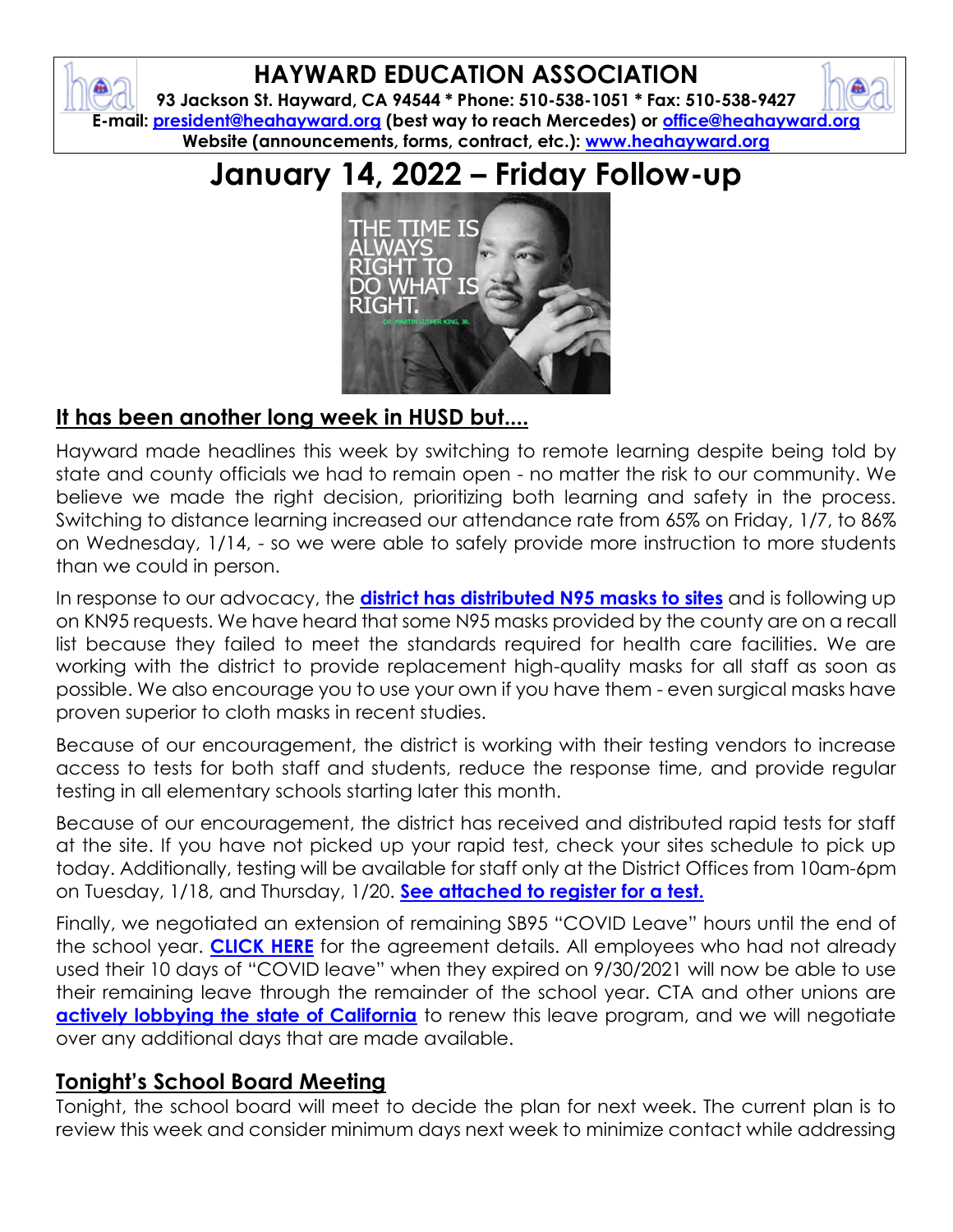our students' educational needs, and allowing time for testing and implementation of new safety measures.

We had hoped that we would have more heads up from the district than another weekend message but … \*sigh\* expect messages over the weekend from the district.

You can access the meeting by **[CLICKING HERE.](https://www.husd.us/boardt)** The meeting is scheduled to start at 5:00. If you want to try to speak during the public speaking portion, please "raise your hand " prior to the meeting (by 4:45) - to give yourself a better chance of speaking.

We will **[continue conversations with the district](https://docs.google.com/document/d/1ewAaRBlQd-a3A3XoPAc4bR4E4VbZfmD5/edit?usp=sharing&ouid=106387318619838498065&rtpof=true&sd=true)** to improve our working and students' learning conditions throughout this process. That said, we will continue to rely on the expressed concerns of members --- so keep the phone calls, emails, texts coming; they help shape our discussions and provide insight they may otherwise miss.

Finally, this extended weekend is in celebration of MLK - a deeper celebration and appreciation at this time for the lessons learned through his actions and the actions of the civil rights movement - we have taken a page from Dr King in standing up for what is right - and protecting the rights of those whose voice is overlooked - our students. Despite the questioning of our actions from the state, county, and surrounding districts, we have kept steadfast in making the best available decision to provide instruction to all our students and our schools' safety. That is not only our responsibility but clearly our everyday commitment to our community and students. So, celebrate MLK this weekend knowing our actions reflect lessons learned and applied with respect.

#### **HEA Office Hours**

Congratulations to our HEA Office Manager, Amber Taylor, on welcoming her new baby into the world. To give her time to bond with the newest addition to her family, the HEA Office will be available on a reduced schedule for the month of December and January and any emails sent to **[office@heahayward.org](mailto:office@heahayward.org)** will likely not receive a response until the following Monday, Wednesday, or Friday. Feel free to continue to send emails directly to Mercedes at **[president@heahayward.org](mailto:president@heahayward.org)** if an immediate response is needed.

#### **Political Action Committee Voluntary Contributions**

At a recent FRA meeting, folks expressed interest in contributing to the HEA Political Action Committee (PAC) to help campaign for local and county candidates that will help represent us and our schools (including the three HUSD School Board Trustee seats that are up in the next election). For those interested in contributing \$1/month to the HEA-PAC fund from your HUSD paycheck, please complete the **[attached form](https://drive.google.com/file/d/1uimKH-c7u73aWyBcF3ZkAuyiYhuBqfEt/view?usp=sharing)**. As a note, while the HEA-PAC follows strict reporting guidelines, the \$1/month donation does not require any reporting of your personal information to the FPPC.

#### **CTA Bulletin**

See the **[attached CTA Bulletin](https://drive.google.com/file/d/1cNUXYrMgyfXCFYw7uKJyIvvGmhXjCUke/view?usp=sharing)** for more information about MLK Jr. Day, several grant and scholarship opportunities, Human Rights Award nominations, CTA Conferences, and more!

### **California Casualty \$10,000 Staycation and Auto Quote Gift Cards**

Stephanie, our local CalCas Member Advocate, has two new things for us:

**Item #1** – California Casualty, the providers of the CTA endorsed Auto and Home insurance program, wants to help you escape the everyday with \$10,000 to spend your way. Get that